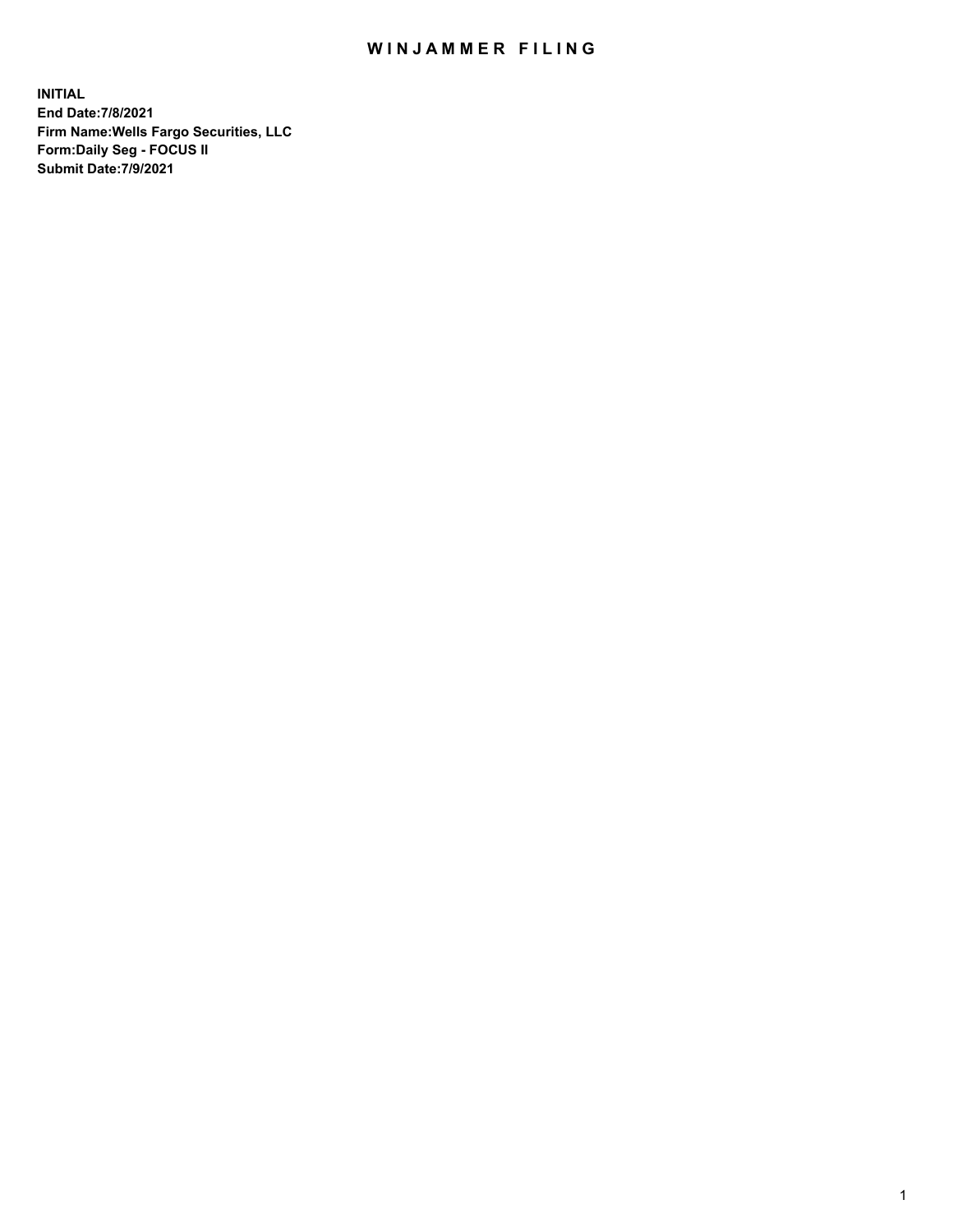**INITIAL End Date:7/8/2021 Firm Name:Wells Fargo Securities, LLC Form:Daily Seg - FOCUS II Submit Date:7/9/2021 Daily Segregation - Cover Page**

| Name of Company                                                                                                       | <b>Wells Fargo Securities LLC</b> |
|-----------------------------------------------------------------------------------------------------------------------|-----------------------------------|
| <b>Contact Name</b>                                                                                                   | <b>James Gnall</b>                |
|                                                                                                                       |                                   |
| <b>Contact Phone Number</b>                                                                                           | 917-699-6822                      |
| <b>Contact Email Address</b>                                                                                          | james.w.gnall@wellsfargo.com      |
|                                                                                                                       |                                   |
| FCM's Customer Segregated Funds Residual Interest Target (choose one):                                                |                                   |
| a. Minimum dollar amount: ; or                                                                                        | 270,000,000                       |
| b. Minimum percentage of customer segregated funds required:% ; or                                                    | <u>0</u>                          |
| c. Dollar amount range between: and; or                                                                               | 00                                |
| d. Percentage range of customer segregated funds required between:% and%.                                             | 0 <sub>0</sub>                    |
|                                                                                                                       |                                   |
| FCM's Customer Secured Amount Funds Residual Interest Target (choose one):<br>a. Minimum dollar amount: ; or          | 40,000,000                        |
| b. Minimum percentage of customer secured funds required:%; or                                                        | <u>0</u>                          |
| c. Dollar amount range between: and; or                                                                               | 00                                |
| d. Percentage range of customer secured funds required between: % and %.                                              | 0 <sub>0</sub>                    |
|                                                                                                                       |                                   |
| FCM's Cleared Swaps Customer Collateral Residual Interest Target (choose one):                                        |                                   |
| a. Minimum dollar amount: ; or                                                                                        | 375,000,000                       |
| b. Minimum percentage of cleared swaps customer collateral required:% ; or<br>c. Dollar amount range between: and; or | <u>0</u>                          |
| d. Percentage range of cleared swaps customer collateral required between:% and%.                                     | <u>00</u>                         |
|                                                                                                                       | 00                                |

Attach supporting documents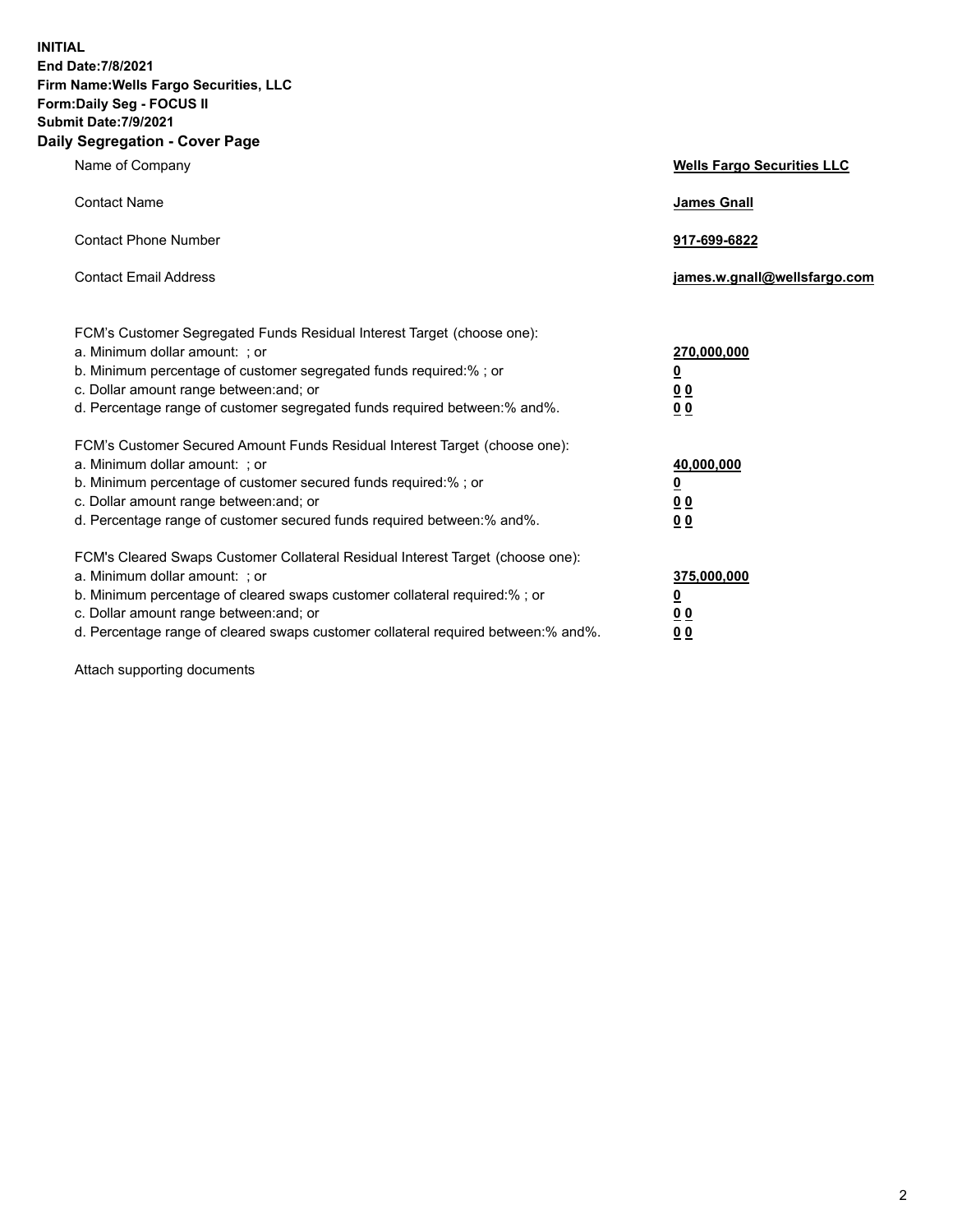**INITIAL End Date:7/8/2021 Firm Name:Wells Fargo Securities, LLC Form:Daily Seg - FOCUS II Submit Date:7/9/2021 Daily Segregation - Secured Amounts** Foreign Futures and Foreign Options Secured Amounts Amount required to be set aside pursuant to law, rule or regulation of a foreign government or a rule of a self-regulatory organization authorized thereunder 1. Net ledger balance - Foreign Futures and Foreign Option Trading - All Customers A. Cash **250,099,205** [7315] B. Securities (at market) **203,103,348** [7317]

- 2. Net unrealized profit (loss) in open futures contracts traded on a foreign board of trade **-58,700,467** [7325]
- 3. Exchange traded options
	- a. Market value of open option contracts purchased on a foreign board of trade **28** [7335]
	- b. Market value of open contracts granted (sold) on a foreign board of trade **-14,903** [7337]
- 4. Net equity (deficit) (add lines 1. 2. and 3.) **394,487,211** [7345]
- 5. Account liquidating to a deficit and account with a debit balances gross amount **27,640,507** [7351] Less: amount offset by customer owned securities **-27,639,834** [7352] **673** [7354]
- 6. Amount required to be set aside as the secured amount Net Liquidating Equity Method (add lines 4 and 5)
- 7. Greater of amount required to be set aside pursuant to foreign jurisdiction (above) or line 6.

## FUNDS DEPOSITED IN SEPARATE REGULATION 30.7 ACCOUNTS

- 1. Cash in banks
	- A. Banks located in the United States **78,181,350** [7500]
	- B. Other banks qualified under Regulation 30.7 **28,744,904** [7520] **106,926,254**
- 2. Securities
	- A. In safekeeping with banks located in the United States **116,811,850** [7540]
- B. In safekeeping with other banks qualified under Regulation 30.7 **0** [7560] **116,811,850** [7570]
- 3. Equities with registered futures commission merchants
	-
	-
	- C. Unrealized gain (loss) on open futures contracts **-51,307,983** [7600]
	- D. Value of long option contracts **28** [7610]
	-
- 4. Amounts held by clearing organizations of foreign boards of trade
	- A. Cash **0** [7640]
	- B. Securities **0** [7650]
	- C. Amount due to (from) clearing organization daily variation **0** [7660]
	- D. Value of long option contracts **0** [7670]
	- E. Value of short option contracts **0** [7675] **0** [7680]
- 5. Amounts held by members of foreign boards of trade
	-
	-
	- C. Unrealized gain (loss) on open futures contracts **-12,539,966** [7720]
	- D. Value of long option contracts **0** [7730]
	- E. Value of short option contracts **0** [7735] **176,206,089** [7740]
- 6. Amounts with other depositories designated by a foreign board of trade **0** [7760]
- 7. Segregated funds on hand **0** [7765]
- 8. Total funds in separate section 30.7 accounts **514,819,292** [7770]
- 9. Excess (deficiency) Set Aside for Secured Amount (subtract line 7 Secured Statement Page 1 from Line 8)
- 10. Management Target Amount for Excess funds in separate section 30.7 accounts **40,000,000** [7780]
- 11. Excess (deficiency) funds in separate 30.7 accounts over (under) Management Target **80,331,408** [7785]

**0** [7305]

**394,487,884** [7355]

## **394,487,884** [7360]

[7530]

 A. Cash **59,888,612** [7580] B. Securities **106,309,345** [7590] E. Value of short option contracts **-14,903** [7615] **114,875,099** [7620]

 A. Cash **-11,370,548** [7700] B. Securities **200,116,603** [7710] **120,331,408** [7380]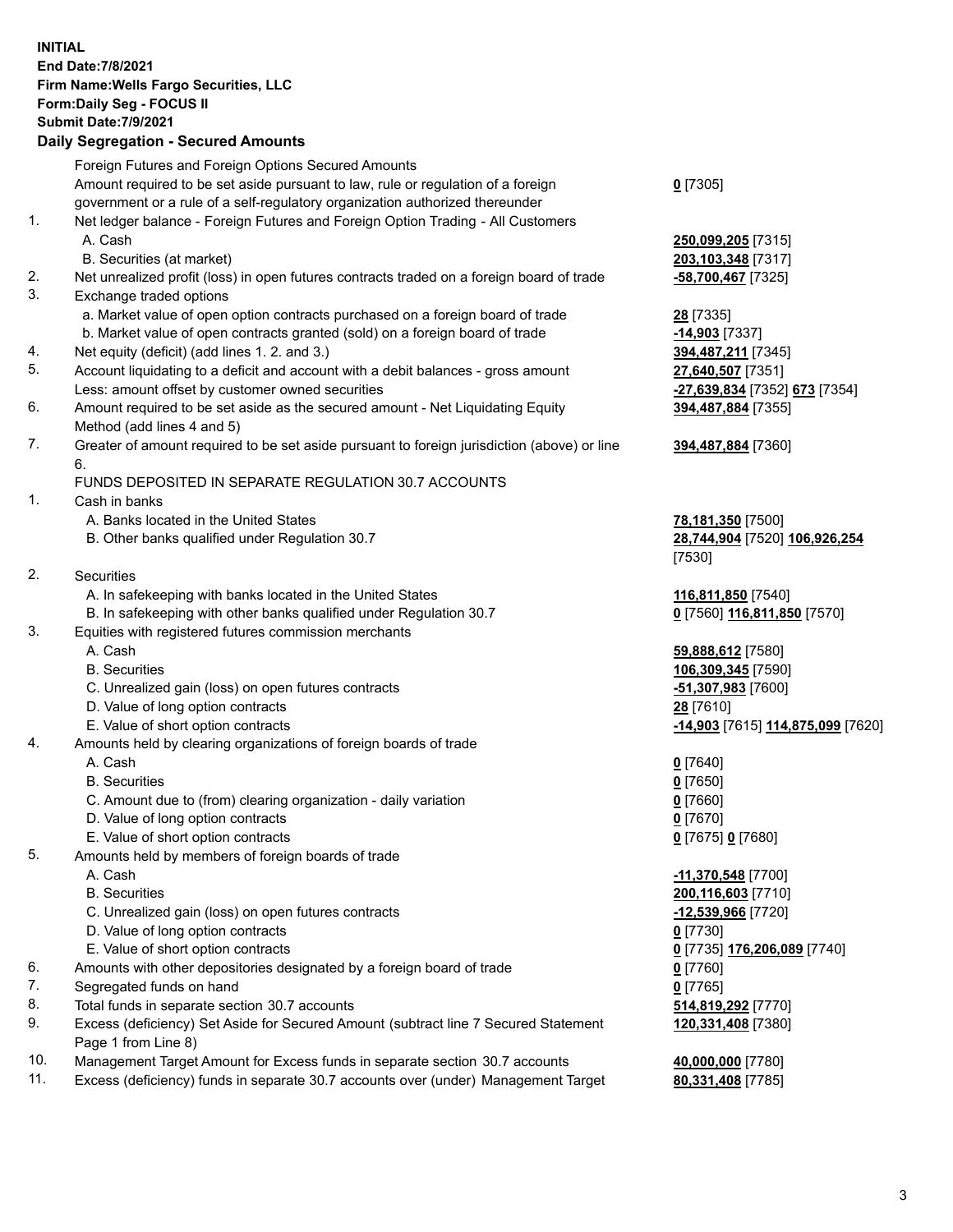|     | <b>INITIAL</b><br><b>End Date: 7/8/2021</b><br>Firm Name: Wells Fargo Securities, LLC<br>Form: Daily Seg - FOCUS II<br><b>Submit Date: 7/9/2021</b> |                                   |
|-----|-----------------------------------------------------------------------------------------------------------------------------------------------------|-----------------------------------|
|     | Daily Segregation - Segregation Statement                                                                                                           |                                   |
|     | SEGREGATION REQUIREMENTS(Section 4d(2) of the CEAct)                                                                                                |                                   |
| 1.  | Net ledger balance                                                                                                                                  |                                   |
|     | A. Cash                                                                                                                                             | 3,829,108,036 [7010]              |
|     | B. Securities (at market)                                                                                                                           | 1,947,626,748 [7020]              |
| 2.  | Net unrealized profit (loss) in open futures contracts traded on a contract market                                                                  | -1,113,802,195 [7030]             |
| 3.  | Exchange traded options                                                                                                                             |                                   |
|     | A. Add market value of open option contracts purchased on a contract market                                                                         | 1,365,044,617 [7032]              |
|     | B. Deduct market value of open option contracts granted (sold) on a contract market                                                                 | -1,369,223,779 [7033]             |
| 4.  | Net equity (deficit) (add lines 1, 2 and 3)                                                                                                         | 4,658,753,427 [7040]              |
| 5.  | Accounts liquidating to a deficit and accounts with                                                                                                 |                                   |
|     | debit balances - gross amount                                                                                                                       | 113,294,725 [7045]                |
|     | Less: amount offset by customer securities                                                                                                          | -113,280,697 [7047] 14,028 [7050] |
| 6.  | Amount required to be segregated (add lines 4 and 5)                                                                                                | 4,658,767,455 [7060]              |
|     | FUNDS IN SEGREGATED ACCOUNTS                                                                                                                        |                                   |
| 7.  | Deposited in segregated funds bank accounts                                                                                                         |                                   |
|     | A. Cash                                                                                                                                             | 132,886,832 [7070]                |
|     | B. Securities representing investments of customers' funds (at market)                                                                              | 60,025,889 [7080]                 |
|     | C. Securities held for particular customers or option customers in lieu of cash (at<br>market)                                                      | 876,903,306 [7090]                |
| 8.  | Margins on deposit with derivatives clearing organizations of contract markets                                                                      |                                   |
|     | A. Cash                                                                                                                                             | 1,761,831,569 [7100]              |
|     | B. Securities representing investments of customers' funds (at market)                                                                              | 1,220,385,542 [7110]              |
|     | C. Securities held for particular customers or option customers in lieu of cash (at                                                                 | 1,070,723,442 [7120]              |
|     | market)                                                                                                                                             |                                   |
| 9.  | Net settlement from (to) derivatives clearing organizations of contract markets                                                                     | 43,677,680 [7130]                 |
| 10. | Exchange traded options                                                                                                                             |                                   |
|     | A. Value of open long option contracts                                                                                                              | 1,365,044,617 [7132]              |
|     | B. Value of open short option contracts                                                                                                             | -1,369,223,779 [7133]             |
| 11. | Net equities with other FCMs                                                                                                                        |                                   |
|     | A. Net liquidating equity                                                                                                                           | $Q$ [7140]                        |
|     | B. Securities representing investments of customers' funds (at market)                                                                              | $0$ [7160]                        |
|     | C. Securities held for particular customers or option customers in lieu of cash (at                                                                 | $0$ [7170]                        |
|     | market)                                                                                                                                             |                                   |
| 12. | Segregated funds on hand                                                                                                                            | $0$ [7150]                        |
| 13. | Total amount in segregation (add lines 7 through 12)                                                                                                | 5,162,255,098 [7180]              |
| 14. | Excess (deficiency) funds in segregation (subtract line 6 from line 13)                                                                             | 503,487,643 [7190]                |
| 15. | Management Target Amount for Excess funds in segregation                                                                                            | 270,000,000 [7194]                |
| 16. | Excess (deficiency) funds in segregation over (under) Management Target Amount                                                                      | 233,487,643 [7198]                |
|     | <b>Excess</b>                                                                                                                                       |                                   |